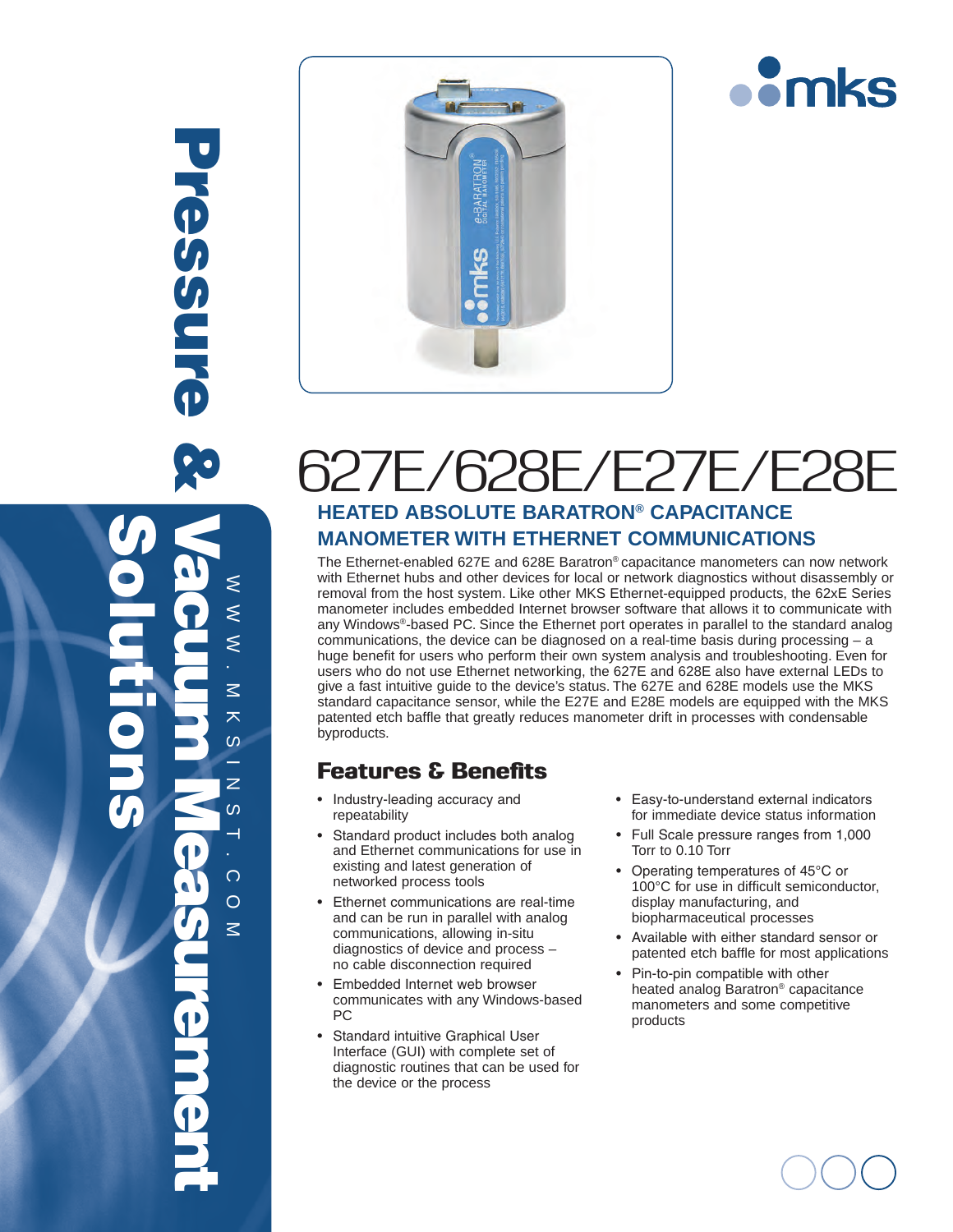Heated to either 45°C or 100°C, the 62xE models are for use in a wide range of semiconductor manufacturing and other related processes. Improving on the class-leading accuracy and repeatability synonymous with the Baratron brand, the 62xE models offer better than 0.10% of Reading for many configurations. Full Scale ranges from 1,000 Torr (19.3 psia) to 0.10 Torr (0.13 mbar) give the product the widest application range of any capacitance manometer, and its standard Inconel® sensor has exceptional resistance to corrosion from aggressive gases. The 627E and 628E are also available with the patented MKS particle sump that prevents condensable byproducts from difficult processes from depositing on the diaphragm and causing drift. Lastly, the 627E and 628E retain their proven analog communications, making it literally a "drop-in" retrofit into existing processing systems.

The embedded Graphical User Interface (GUI) is capable of very detailed analyses of both the Baratron capacitance manometer and the chamber upon which it is mounted.Upon initially connecting a Windows PC, the user will see the Device Status screen (Figure 1), which gives a quick "at-a-glance" summary of the Baratron manometer including the pressure, status, and general product information. The user can then move to the Plot screen (Figure 2) that shows a real-time plot of the actual pressure that the Baratron manometer sees in the process chamber. This is a particularly powerful function that can be used for detailed process and system diagnostics. Since this mode can display transient pressure changes occurring as fast as 100 milliseconds, it can be used to troubleshoot and diagnose a wide variety of process system issues. Examples include improper isolation valve operation, pressure control instabilities, DC or RF power supply variations, process chemistry issues, and even vacuum pump operation. The Baratron manometer GUI also continuously tracks its own function in areas such as temperature, current draw, and microprocessor operation - and reports back to you via the GUI the problem and when it happened (Figure 3). That helps you to to get the processing system back on-line and generating revenue faster. The PC must have Internet Explorer v6.0 or later with Java® RunTime Environment version 1.5 to 1.7. Java RunTime Environment may be downloaded from www.Java.com.

Power, speed, and intelligence are all available in the 627E and 628E Baratron capacitance manometers. That is what you expect from the worldwide leader in capacitance manometers and that is what MKS gives you.









*Plot Mode*



**Figure 3 —**  *Diagnostics Mode*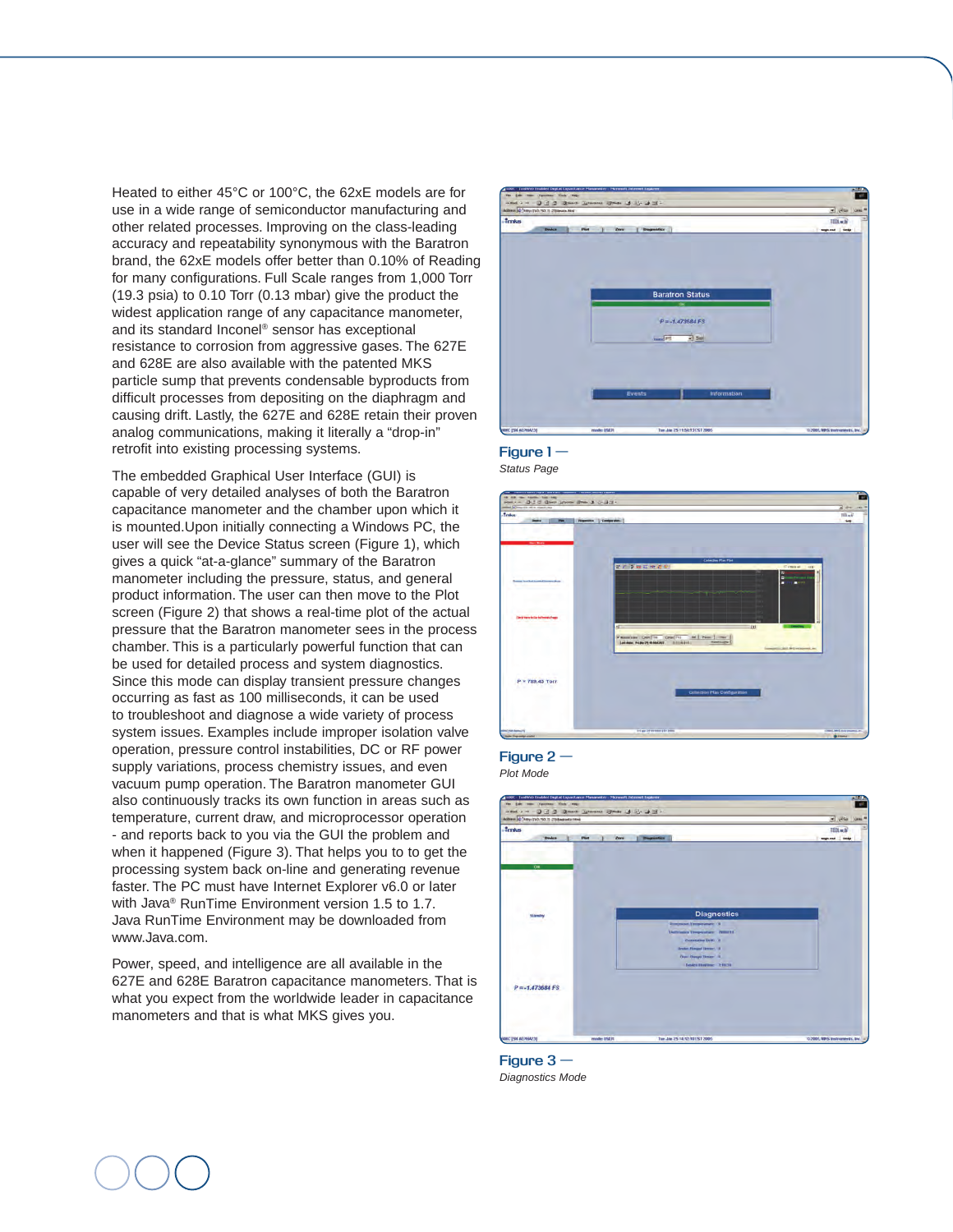# **Specifications**

| <b>Full Scale Ranges</b>                                            | 0.1, 0.25, 1, 2, 10, 20, 100, 500, 1000 Torr                                                                                                                                                     |  |
|---------------------------------------------------------------------|--------------------------------------------------------------------------------------------------------------------------------------------------------------------------------------------------|--|
| <b>Resolution</b>                                                   | 0.001% Full Scale                                                                                                                                                                                |  |
| Accuracy*<br>627E and E27E<br>628E and E28E                         | 0.10% of Reading for ranges of 1 Torr or higher, 0.15% of Reading for 0.1 and 0.25 Torr ranges<br>0.25% of Reading for ranges of 1 Torr or higher, 0.50% of Reading for 0.1 and 0.25 Torr ranges |  |
| <b>Temperature Coefficients</b><br>Zero<br>Span                     | 0.002% Full Scale/°C for all models of 1 Torr and higher; 0.005% Full Scale/°C<br>for 0.1 Torr range 627E, 0.01% Full Scale/°C for 0.1 Torr range 628E<br>0.02% Reading/°C                       |  |
| <b>Ambient Operating Temperature</b><br>45°C Models<br>100°C Models | 15 to 40°C<br>15 to 50°C                                                                                                                                                                         |  |
| <b>Volume</b>                                                       | $6.3 \text{ cm}^3$                                                                                                                                                                               |  |
| <b>Warmup Time</b>                                                  | 2 hours for ranges of 1 Torr and higher; 4 hours for ranges below 1 Torr                                                                                                                         |  |
| <b>Overpressure Limit</b>                                           | 45 psia (310 kPa) or 120% of Full Scale, whichever is higher                                                                                                                                     |  |
| <b>Materials Exposed to Process Gases</b>                           | Inconel                                                                                                                                                                                          |  |
| <b>Input Power Required</b><br>45°C Models<br>100°C Models          | $\pm$ 15VDC $\pm$ 5% or +24VDC $\pm$ 5% @ 300 mA<br>600 mA                                                                                                                                       |  |
| <b>Output Signal</b><br>Analog<br>Digital                           | 0-10VDC into > 10 k $\Omega$ load<br>Ethernet                                                                                                                                                    |  |
| <b>Electrical Connectors</b><br>Analog<br>Digital                   | 9 or 15-pin D-subminiature<br>RJ45 receptacle                                                                                                                                                    |  |
| <b>External Indicators</b>                                          | Multicolor status LED and two (2) green LEDs for Ethernet communications status                                                                                                                  |  |
| <b>Fittings</b><br>Standard<br>Optional                             | 0.50" (12 mm) OD tube<br>8 VCR <sup>®</sup> male or female, 8 VCO® female, NW16-KF, NW25-KF, and 1.33" (33.8 mm) OD Conflat <sup>®</sup>                                                         |  |
| <b>Compliance</b>                                                   | <b>CE, SEMI S2-93</b>                                                                                                                                                                            |  |

\*Includes non-linearity, hysteresis, and non-repeatability.